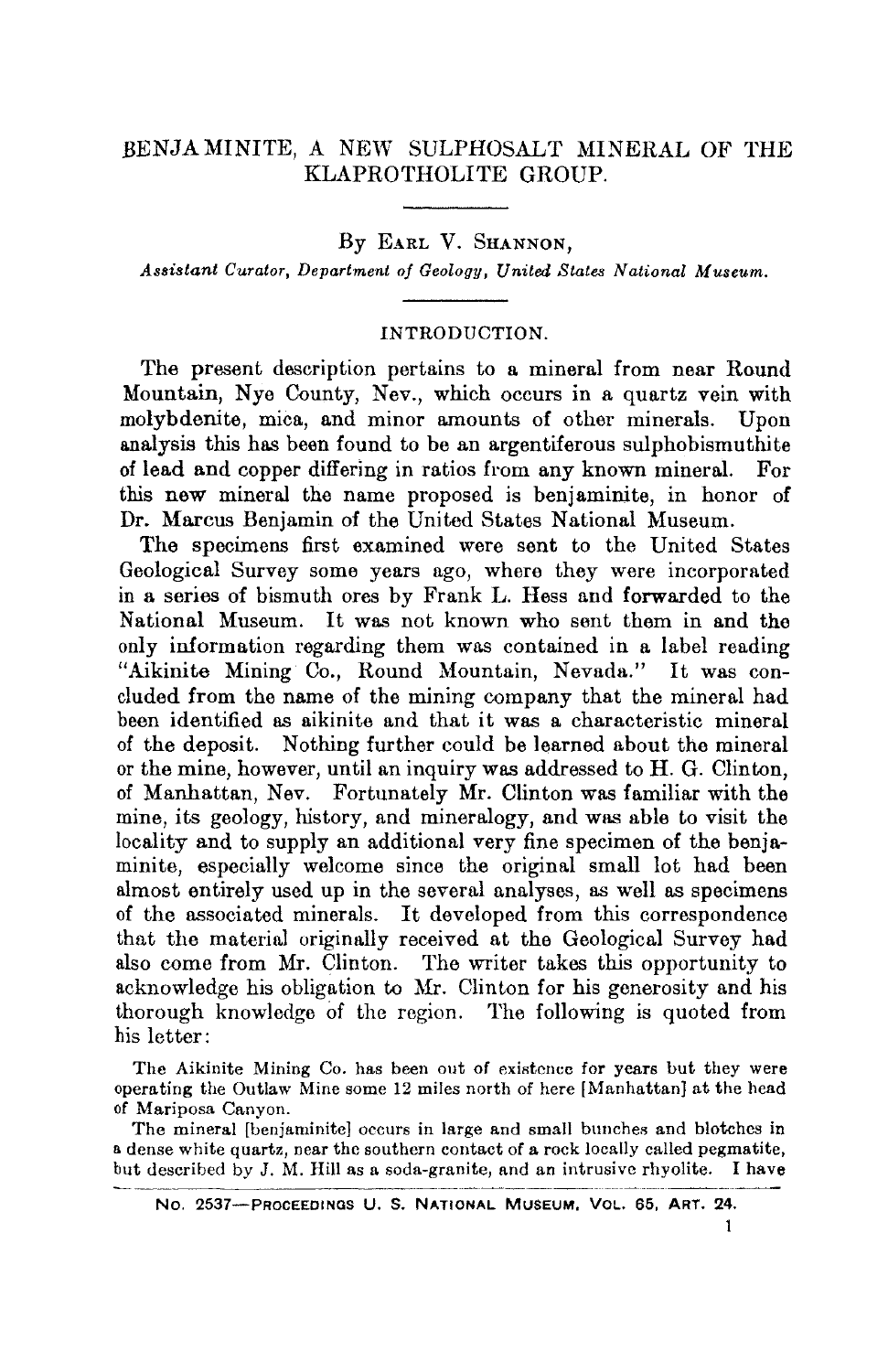had assays of 300 ounces in silver from the mineral. I have also noted large flakes of molybdenite associated with it, but all that was ever mined has been carried away.

I note that you have only a few fragments of the mineral left so I am sending my specimen, which is the finest I have yet seen. I hope to get more. I am sending also all the other minerals associated with it, including three or four colors of material that leach out of the ledge, also a small piece of the soda granite. Close to this Outlaw tunnel is a deposit of cinnabar with values in free gold.

Three miles east on the same contact is another bismuth-silver deposit, the bismuth here being in the form of carbonate. Three miles west is a deposit of the molybdenite like the sample sent.

#### ASSOCIATED MINERALS

The minerals occurring in the specimens with the benjaminite are quartz, chalcopyrite, pyrite, covellite, muscovite, molybdenite, and fluorite.

The quartz is coarsely crystalline white vein quartz which forms the gangue of the other minerals. As seen in thin section under the



FIG. 1.-SEETCH OF POLISHED SURFACE OF BENJAMINITE SHOWING RELATION OF BENJAMINITE TO QUARTZ AND CHALCOPTRITE AND REPLACEMENT OF CHALCOPTRITE AND BENJAMINITE BY COVELLITE. FIG. 2.-SEETCH OF POLISHED SURFACE SHOWING RELATIONS OF BENJAMINITE, MOLYBDENITE, CHALCOPYRITE, AND QUARTS.

microscope it forms broad interlocking crystals which contain numerous fluid inclusions which are visible with the higher powers of the microscope. Some of the largest of these contain bubbles and the smaller are aligned into strings. A later introduction of quartz took place filling numerous very fine fractures in the older quartz, and especially in the sulphides. These later quartz seams are especially conspicuous in polished surfaces of the sulphides under the microscope and are indicated in the drawing (fig. 2).

Muscovite is common in the quartz as scales and aggregates of The individual crystals range up to 1 cm, in diameter and scales. are in part hexagonal in outline. In color the mica varies from pale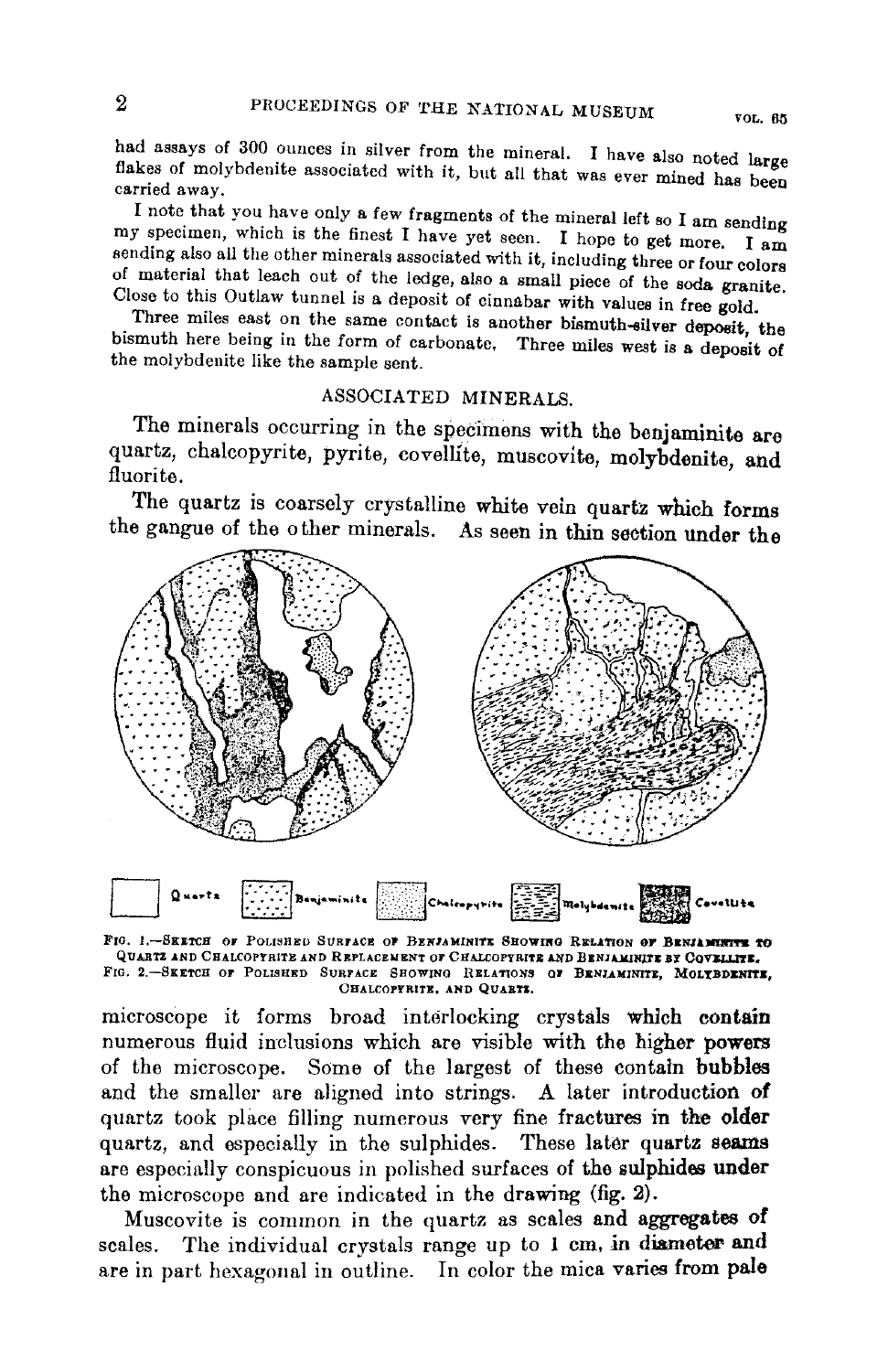green to white or pale brown and much of it has a more or less pearly luster. It is probably all of the margarodite variety of muscovite, low in potash and correspondingly high in basic hydrogen. Optically it is negative with the acute bisectrix perpendicular to the plates, 2E estimated at 60° to 70°,  $\alpha = 1.562$ ,  $\beta = 1.597$ ,  $\gamma = 1.602$ ,  $r > v$  weak. Other specimens from the mine consist entirely of masses of scales of mica, some of which contain scattered crystals of fluorite an rare masses of benjaminite.

Pyrite occurs as cubic crystals which are rare in intimate association with the benjaminite. Other quartz specimens which contain no benjaminite show cubic crystals up to 3 em. in diameter isolated

in the quartz which also contains mica. The pyrite crystals are greatly shattered and show distinct cubic cleavage.

Molybdenite occurs as a graphitic slickensided smear on fractures and also as foliated scales and small rosettes of scales. It is occasionally interleaved with mica. Some of the rosettes reach a diameter of 5 mm. Occasionally these have a sharp hexagonal outline and are made up of six triangular sectors with a twinning line down the center and striation on either side like the structure of mica. As seen in polished sections the molybde nite is older than the benjaminite and its folia have been contorted, separated, and bent by the later fractures, although the cracks do not cross the folia but



**DENtTE. CHALCOPYRITE A.ND QUARTZ.**

pass around their ends. The relations of the molybdenite to the other minerals are shown in the drawings (figs. 2 and 3).

Fluorite occurs especially as isolated crystals in the granular masses of mica where it forms crystals up to 4 em. in maximum size. The color varies from deep purple to purplish red, yellow and colorless. In the mica fluorite occurred in the same specimen with benjaminite but only one specimen shows fluorite in quartz and this docs not contain any benjaminite. The fluorite forms a skeleton cube apparently developing by metasomatic replacement of the quartz.

Chalcopyrite occurs only as minute, almost microscopic, grains and was introduced with the late quartz which fills fine cracks in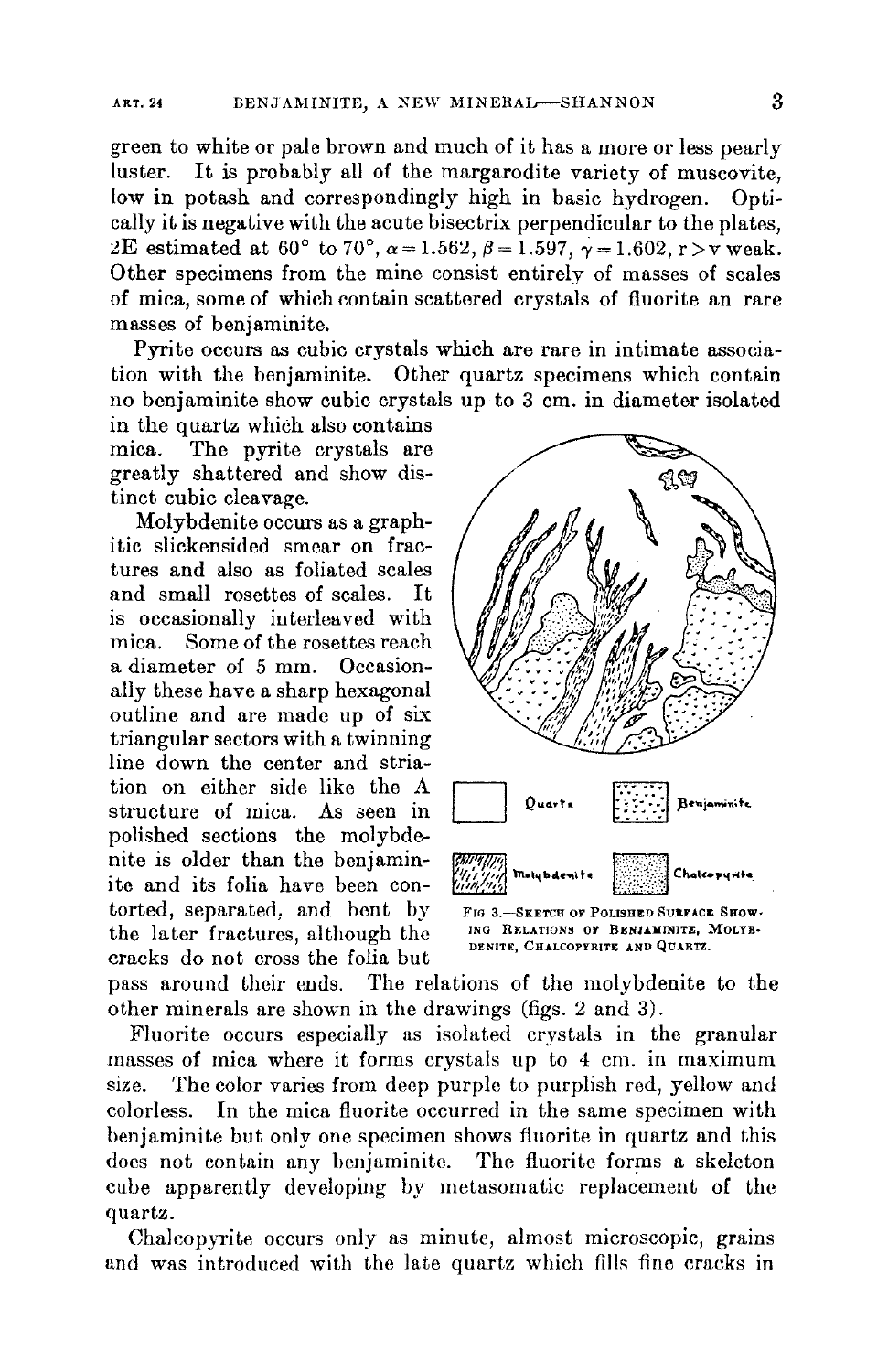the benjaminite. It forms grains isolated in the quartz and small areas grown on the benjaminite or apparently, in some cases, replacing the benjaminite. This mineral is mainly clearly later than placing the benjaminite. This initial is mainly clearly later than<br>the benjaminite although a very little may be contemporaneous with it. The relations of the chalcopyrite are shown in figures  $\mathbf{1}$  2 and 3.

Covellite occurs in minute amount as a later replacement, along cracks, of both chalcopyrite and benjaminite, preferring the latter. The field showing the greatest amount of this mineral is that shown in Figure 1. The amount of eovellite present in the analyzed material was so exceedingly small that it could not have any effect on the analytic results.

Chalcocite was seen as a few rare and very minute areas replacing covellite.

### PARAGENESIS.

The minerals may be arranged in the following paragenetic order although there is some doubt as to the mutual age relations of some of the earlier ones.

- I. Quartz.
- 2. Muscovite.
- 3. Molybdenite.
- 4. Pyrite.
- 5. Fluorite.
- 6. Benjaminite.
- 7. Quartz.
- 8. Chalcopyrite.
- 9. Covellite.
- 10. Chalcocite.

While a considerable time gap may have intervened between the first five and the second five of these minerals it is most probable that the whole series belongs to a single genetic sequence although the covellite and chalcocite may be products of downward secondary enrichment. The benjaminite, a silver-bismuth ore mineral, is thus a constituent of a vein characterized by mica, molybdenite, and fluorite, minerals typical of high temperature veins of pegmatitie affiliations. Such a silver deposit is more or less unique.

### GENERAL DESCRIPTION OF BENJAMINITE.

The benjaminite is the only abundant metallic mineral in the ore and carries the silver for which the mine was explored. It forma irregular masses up to 5 em. in maximum diameter which have clearly developed along fractures in the quartz, apparently by replaw ment. The benjaminite contains some pyrite although many masses are free from it and it all contains fine grains of chalcopyrite developed along later minute quartz filled cracks. The color on fresh fracture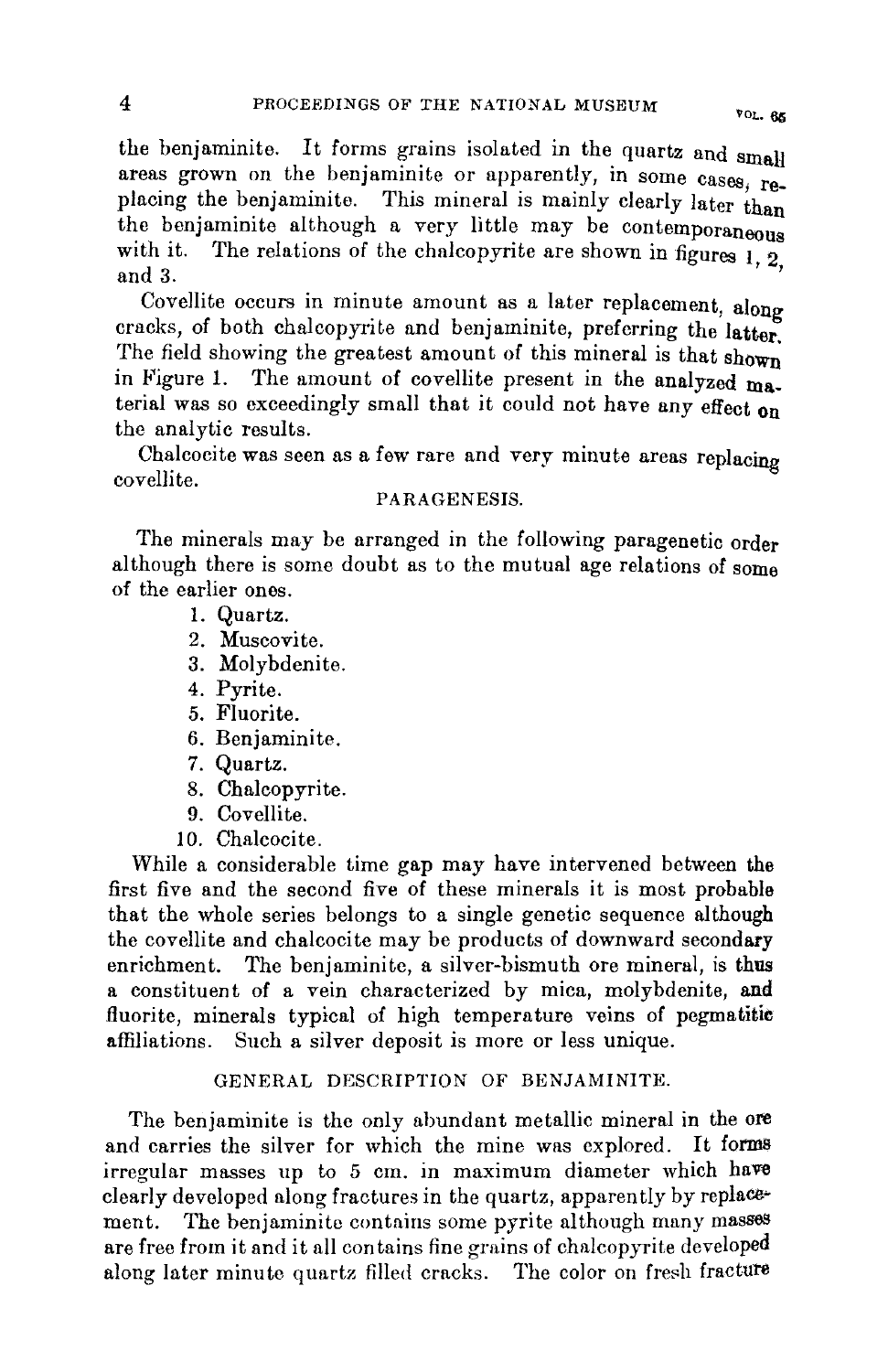is medium gray and the luster is metallic with a greasy appearance. At first glance the mineral suggets massive tetrahedrite. It has <sup>a</sup> moderately good cleavage in one direction, somewhat interrupted by the later cracks. The masses are coarse equigranular and the mineral shows no tendency to platy, fibrous or prismatic form. Cleavage surfaces indicate the crystals to reach a maximum size of 15 mm. in the masses. Upon exposure the cleavage surface remains bright or becomes slightly yellow while in another direction the grains tarnish coppery red and in a third direction they become dull lead gray. Granular aggregates which have been exposed for some time look like a mixture of three minerals and the nondescript appearance is heightened by the quartz filled cracks, minute chalcopyrite grains and scattered pyrite and molybdenite. The streak is dull lead gray and only assumes a barely perceptible reddish gray tinge with long rubbing. The mineral scratches calcite but with difficulty and its .hardness is thus about 3.3 to 3.5.

## PYROGNOSTICS, ETC.

Benjaminite is soluble in hot concentrated nitric or hydrochloric acid and the solution gives the usual qualitative reactions for silver, copper, bismuth, and lead. Alone on charcoal it yields sulphurous fumes but is not reduced. With potassium iodide-sulphur mixture the usual conspicuous bismuth coating is obtained. In the closed tube it gives only a ring of sulphur and in the open tube only sulphur dioxide without the formation of any sublimate.

## MICROSCOPIC PROPERTIES.

In polished sections under the metallographic microscope the ben\_ jaminite is medium gray, the color being about that of the average tetrahedrite. Examined with polarizing reflecting apparatus the mineral is found to be uniformly and very decidedly anisotropic but it exhibits no color pleochroism. When the surface is treated with the standard microchemical reagents hydrochloric acid, ferric chloride, mercuric chloride, and potassium hydroxide give negative results. With reagent nitric acid the surface effervesces and blackens and the fumes tarnish brown. These properties, according to Davy and Farnham's scheme, would identify the mineral as aikinite, thus seemingly substantiating the qualitative identification.

# ANALYSES AND COMPOSITION.

The specimens were at first labeled aikinite and the mineral not only gives the qualitative reactions of aikinite but greatly resembles the aikinite from Beresov, Siberia in the Museum collections. The analysis was at first undertaken as of aikinite from a new locality and was temporarily discontinued owing to the inhomogeneous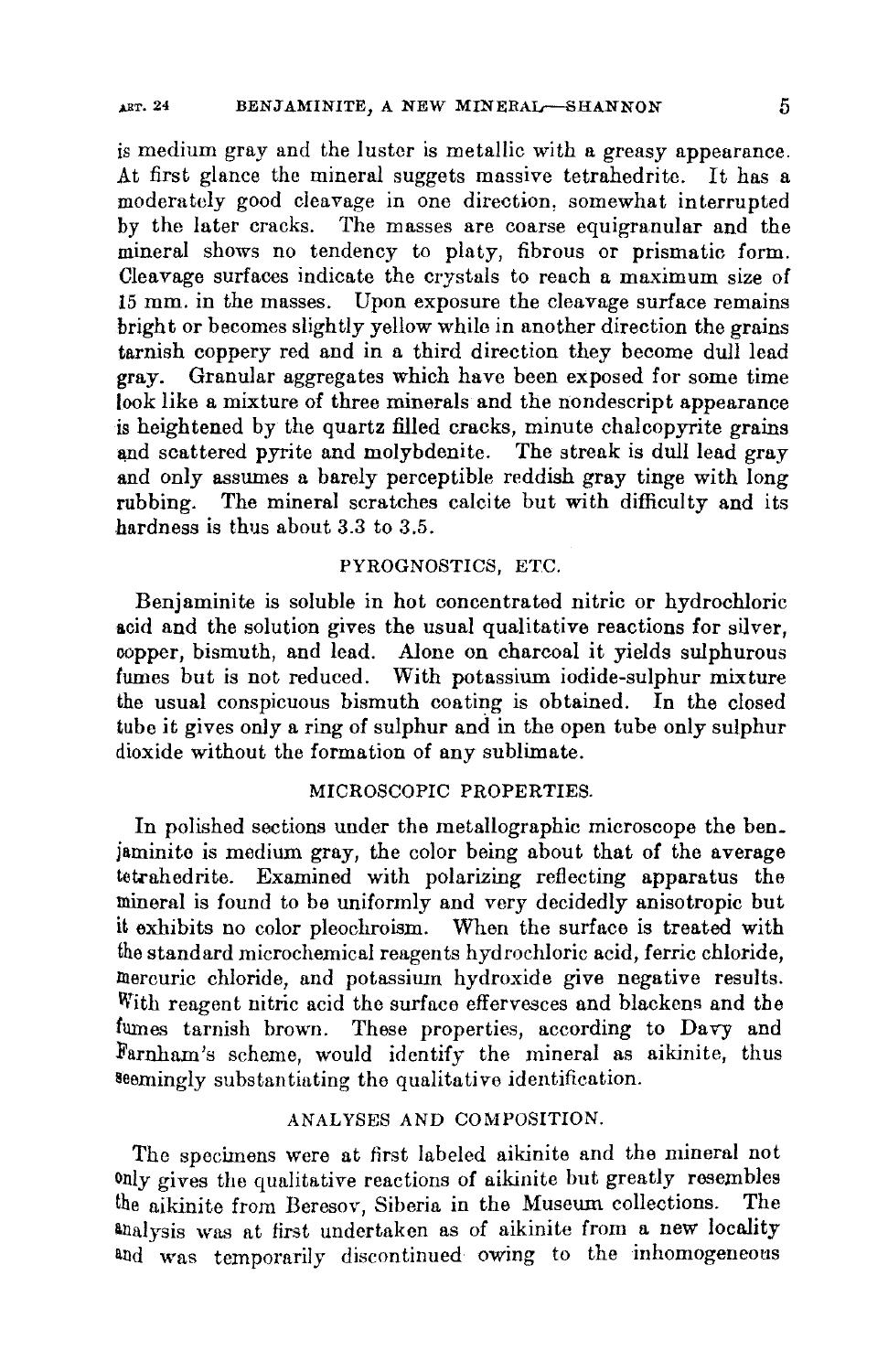appearance of the material. A specimen was then polished and examined carefully by modern metallographic methods and, avoiding molybdenite and the scattered large grains of pyrite, Was found to be homogeneous except for the small percentage of chalcopyrite Four analyses were made in all on separate specimens, each of whieh was carefully selected and studied metallographically. In analysis 1 the presence of silver was not suspected and it was weighed with the copper. In analysis 2, made a year later, a large error Was made by inadvertently filtering off a large part of the lead and weighing it in the form of sulphate, with the quartz. The value for lead in this analysis was adopted arbitrarily from the mean relation of lead to bismuth in the other three and the insoluble matter and sulphur were corrected in accordance. The results are given here because the determinations of copper, silver, and bismuth are of value. The analyses were made at intervals over three years and with variously modified procedures. Each analyzed sample was a thin sliee whieh had been polished and examined metallographically and selected free from pyrite and with a minimum of molybdenite. These were crushed and screened to pass IOO-mesh screens, the dust removed, and the quartz floated out by a gravity separation with methylene iodide. The quartz present in exceedingly thin veinlets vielded mixed grains so that the samples could not be entirely freed from quartz. The small chalcopyrite grains associated with the quartz could not be avoided although in one case they were largely removed magnetically. The results of the analyses are stated in detail, separately, below.

| Constituent.                              | Original. | Deduc-<br>tions. | Net.  | Recalcu-<br>lated. |
|-------------------------------------------|-----------|------------------|-------|--------------------|
|                                           | 13.46     | 13.46            |       |                    |
| Lead__________________________            | 20.77     |                  | 20.77 | 26.87              |
| Copper_________________________<br>Silver | 8.17      | 1, 92            | 6.25  | 8.09               |
| Iron                                      | 1.69      | 1.69             |       |                    |
| Bismuth                                   | 38.36     |                  | 38.36 | 49.63              |
| Molybdenum                                | . 60      | .60              |       |                    |
| Sulphur                                   | 14.26     | 2.35             | 11.91 | 15.41              |
| Total                                     | 97.31     | 20.02            | 77.29 | 100.00             |
|                                           |           |                  |       |                    |

|  |  |  | Analysis 1 of benjaminite. |
|--|--|--|----------------------------|
|--|--|--|----------------------------|

The impurities deducted are the insoluble quartz and molybdenite equivalent to the total molybdenum and chalcopyrite equivalent to the total iron. These amount to quartz 13.46 per cent, molybdenite 1 per cent, and chalcopyrite 5.56 per cent.

The results of analysis 2, recalculated as above noted, are as follows: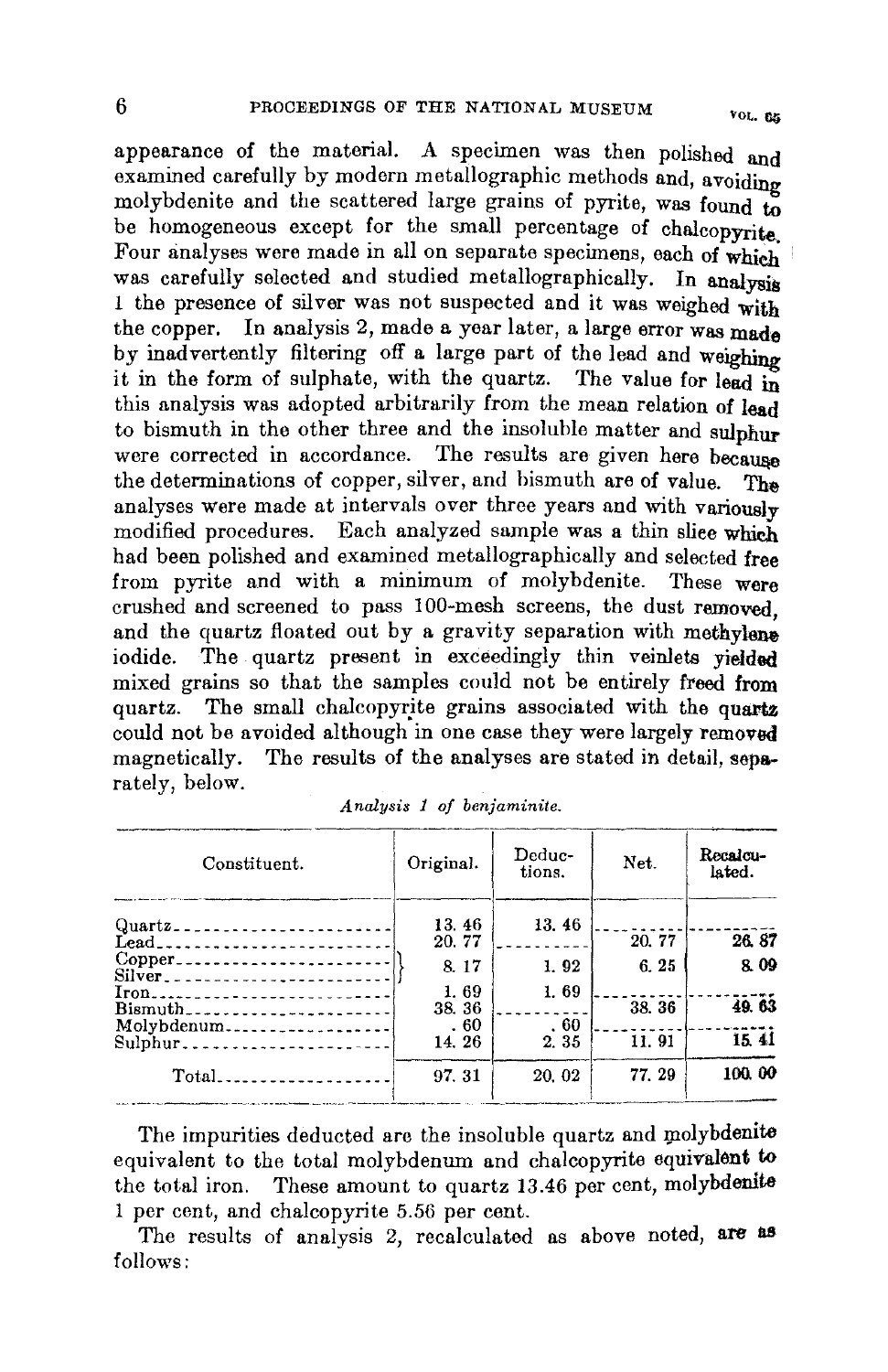| Constituent.                                                                                                     | Original.            | Deduc-<br>tions. | Net.         | Recalcu-<br>lated. |
|------------------------------------------------------------------------------------------------------------------|----------------------|------------------|--------------|--------------------|
| Quartz_________________________<br>Lead                                                                          | 12.83<br>18.53       | 12.83            | 18.53        | 23.95              |
| Silver <sub>------------------------</sub>                                                                       | 4.07<br>3.24<br>1.63 | 1.85<br>1.63     | 2.22<br>3.24 | 2.87<br>4.19       |
| Iron <sub>----------------------------</sub> -<br>Bismuth_______________________<br>Molybdenum__________________ | 41.64<br>. 46        | .46              | 41.64        | 53.83              |
| 8ulphur_______________________                                                                                   | 13.92                | 2.19             | 11.73        | 15.16              |
|                                                                                                                  | 96.32                | 18.96            | 77.36        | 100.00             |

Analysis 2 of benjaminite (recalculated).

The deducted impurities are quartz 12.83 per cent, molybdenite 0.77 per cent and chalcopyrite 5.36 per cent.

Analysis 3 is the most dependable analysis of the four since the material was not only well selected but the method most suited for the several separations had been determined by the previous work. The powder used for analysis was, moreover, treated to a magnetic separation whereby a large part and possibly all of the chalcopyrite was removed. Although the iron found is considered below to be present as admixed chalcopyrite which is deducted, it is possible that the amount found in this analysis is essential to the benjaminite occurring as an isomorphous replacement of the lead. This would not affect the formula below derived but would rather tend to support it by bringing the analytical results into closer agreement with the calculated percentages. The analysis is as follows:

| Constituent.                                 | Original. | Deduc-<br>tions. | Net.  | Recalcu-<br>lated. |
|----------------------------------------------|-----------|------------------|-------|--------------------|
| Quartz_________________________              | 8.86      | 8.86             |       |                    |
| Lead                                         | 21.70     |                  | 21.70 | 25.25              |
|                                              | 6.65      | . 65             | 6.00  | 6.98               |
| Silver <sub>-----------------------</sub>    | 2.78      |                  | 2.78  | 3.23               |
| Iron <sub>----------------------------</sub> | . 58      | .58              |       |                    |
| Bismuth-----------------------               | 41.45     |                  | 41.45 | 48.24              |
| Molybdenum                                   | 1.30      | 1.30             |       |                    |
|                                              | 15.53     | 1.53             | 14.00 | 16.30              |
|                                              | 98.85     | 12.92            | 85.93 | 100.00             |

Analysis 3 of benjaminite.

45554-25-Proc.N.M.vol.65-44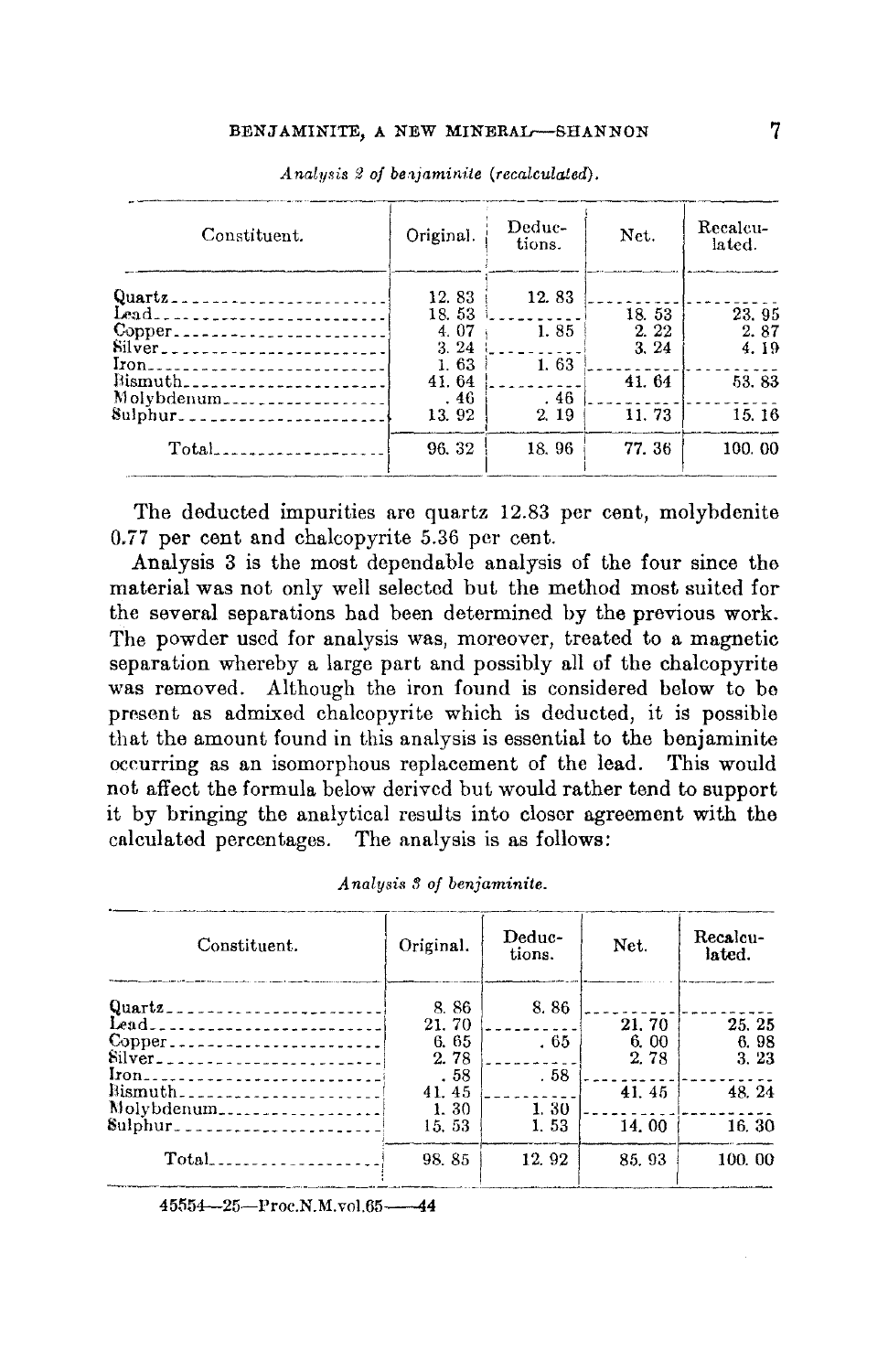The deductions amount to quartz 8.86 per cent, molybdenite 2.17 per cent and chalcopyrite 1.91 per cent.

The fourth analysis, made as a final check on the preceding three was on a powder from which the chalcopyrite had not been removed magnetically. It gave the following results:

| Constituent.                                             | Original.             | Deduc-<br>tions. | Net.                  | Recalcu-<br>lated. |
|----------------------------------------------------------|-----------------------|------------------|-----------------------|--------------------|
| $Quartz$ ------------------------                        | 10.00                 | 10.00            |                       |                    |
| Lead<br>Copper<br><b>*******************</b> *<br>Silver | 19.98<br>5.00<br>2.52 | 1.59             | 19.98<br>3.41<br>2.52 | 24.70<br>4.22      |
| Iron <sub>---</sub> ----------------------               | 1.40<br>41.62         | 1.40             | 41.62                 | 3.11<br>51.45      |
| Molvbdenum                                               | 1.34<br>(15, 87)      | 1.34<br>2.51     | 13.36                 | 16.52              |
| $Total$ <sub>1</sub>                                     | 97.73                 | 16.84            | 80, 89                | 100.00             |

| Analysis 4 of benjaminite. |  |  |  |  |
|----------------------------|--|--|--|--|

The recalculated percentages for the several analyses of the benaminite are collected and averaged in the following table:

| Constituent.                                                             |                                           | $\overline{2}$                                     | 3                                                  |                                                   | Ayer-<br>age.                                       |
|--------------------------------------------------------------------------|-------------------------------------------|----------------------------------------------------|----------------------------------------------------|---------------------------------------------------|-----------------------------------------------------|
| Lead<br>Copper<br>Silver<br>Bismuth<br>$Sulphur_{2}$<br>$Total \sim 100$ | 26.87<br>8.09<br>49.63<br>15.41<br>100.00 | 23, 95<br>2.87<br>4.19<br>53.83<br>15.16<br>100.00 | 25.25<br>6.98<br>3.23<br>48.24<br>16, 30<br>100.00 | 24.70<br>4.22<br>3.11<br>51.45<br>16.52<br>100.00 | 25, 18<br>4.69<br>3.51<br>50, 78<br>15.84<br>100.00 |

Average and comparison of recalculated analyses.

The average column from the above table gives the ratios of the following table:

| Ratios of average analyses. |
|-----------------------------|
|-----------------------------|

| Constituent.                         | Per cent.                                         | Ratios.                                                                                                                                                                                            |                      |
|--------------------------------------|---------------------------------------------------|----------------------------------------------------------------------------------------------------------------------------------------------------------------------------------------------------|----------------------|
| Copper<br>Silver<br>Bismuth<br>Total | 25.18<br>4,69<br>3.51<br>50.78<br>15.84<br>100.00 | 0. 122 0. 061 $\times$ 2 1. 04 $\times$ 2<br>$\left[\begin{smallmatrix} 074 \ 032 \end{smallmatrix}\right]$ , $053 \times 2$ .<br>. $250$ . $062 \times 4$ L 05 $\times$ 4<br>$.494-.055 \times 9$ | 90×2<br>$.93\times9$ |

The above ratios indicate the formula for the mineral to be Pb,  $(Ag, Cu)$ <sub>2</sub>Bi<sub>1</sub>S<sub>2</sub> or 2PbS.  $(Cu, Ag)$ <sub>2</sub>S. 2Bi<sub>2</sub>S<sub>3</sub>. The average of the analyses is below repeated in comparison with the theoretical percentages and with several related minerals.